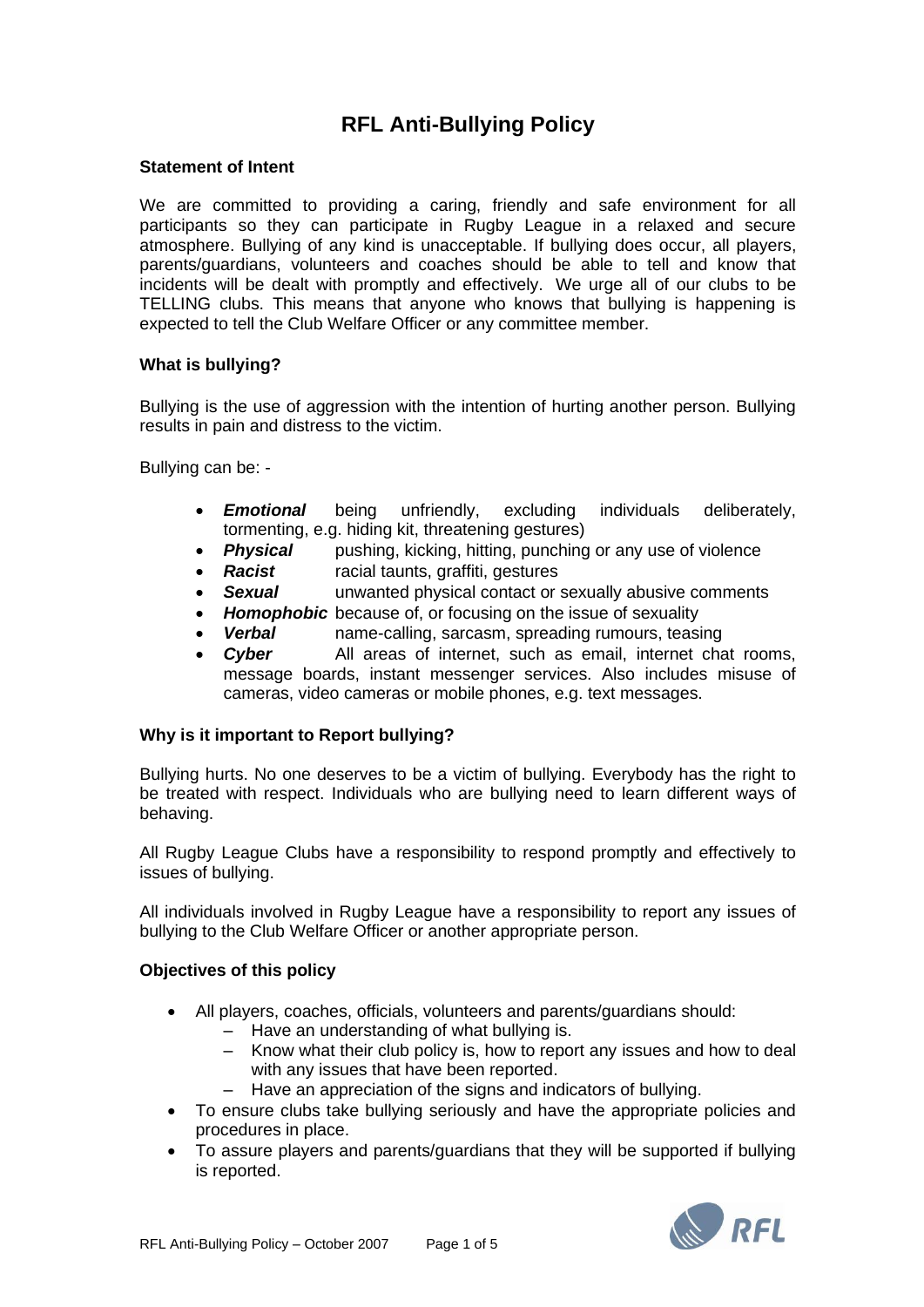• To make it clear that bullying will not be tolerated in Rugby League.

## **What are the indicators of Bullying?**

A child may indicate that he or she is being bullied by certain signs or by displaying certain behaviours. Adults should be aware of these possible signs and should investigate if a child:

- Says he/she is being bullied.
- Is unwilling to go to training sessions or matches, especially if they used to enjoy these activities.
- Becomes withdrawn, anxious or lacking in confidence.
- Feels ill before training sessions or matches.
- Comes home with clothes torn or equipment damaged.
- Has possessions go 'missing'.
- Asks for money or starts to steal money (to pay the bully).
- Has unexplained cuts or bruises
- Is frightened to say what's wrong
- Gives improbable excuses for any of the above

Or in more extreme cases, if a child:

- Starts stammering
- Cries themselves to sleep at night or has nightmares
- Becomes aggressive, disruptive or otherwise unreasonable
- Stops eating
- Self Harming
- Attempts or threatens suicide or running away

The above signs may indicate other problems, however, bullying should be considered a possibility and should be investigated.

## **What to do if you suspect bullying is taking place?**

- 1. Report bullying incidents to the Club Welfare Officer or another member of the committee. If no-one from the Club is available contact the RFL's Safeguarding Team.
- 2. In cases of serious bullying the matter should be referred to the RFL Safeguarding Team immediately.
- 3. Parents/guardians should be informed and be asked for a meeting to discuss the issues.
- 4. If necessary and appropriate, the Police should be consulted.
- 5. Any allegations of bullying should be investigated thoroughly and speedily and the acts of bullying stopped quickly.
- 6. An attempt should be made to help the bully (or bullies) change their behaviour.
- 7. If mediation fails and the bullying continues, the club should initiate disciplinary action.

## **Recommended Club Action**

If the Club decides it is appropriate for them to deal with the situation they should follow the procedure outlined below.

• Consider reconciliation – it may be that a genuine apology can solve the problem.

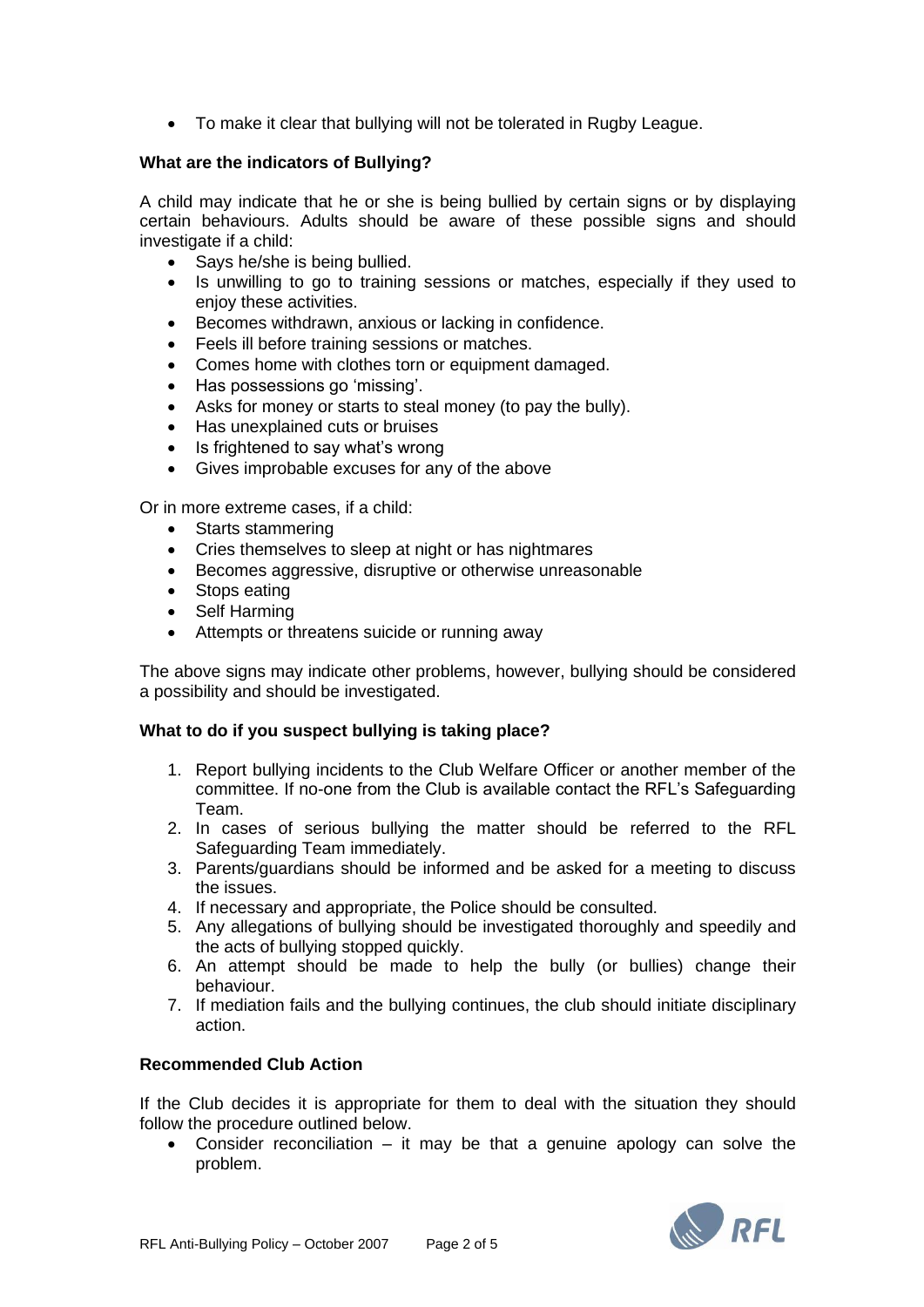- If this fails or is not appropriate, a small panel (including the Club Welfare Officer) should meet with the parents/guardians of the child alleging bullying to get details of the allegation. Minutes should be taken which should be agreed by all parties.
- The same panel should meet with the alleged bully and his/her parents/guardians so they can give their views on the allegations. Once again minutes should be taken and agreed.
- If the panel believe that bullying has taken place, the individual should be warned and put on notice that any further incidents may lead to a temporary or permanent suspension from the club. Consideration should be given as to whether a reconciliation meeting between the parties is appropriate.
- It may be appropriate for the parents/guardians of the bully or the bullies player to be asked to attend training sessions.
- The Club Welfare Officer and other members of the committee should monitor the situation to ensure bullying does not reoccur.
- All coaches involved with the individuals concerned should be made aware of the situation and what to do if bullying is observed.

In the case of serious bullying or an adult bullying a child the RFL Safeguarding Team should be informed. Cases of this nature will be dealt with under the Safeguarding Case Management procedure or may be referred to Police and/or Children's Social Care if appropriate.

## **Can bullying be prevented?**

- The Club will have a written constitution/code of conduct, which includes acceptable standards of behaviour for all players, parents/guardians, volunteers and coaches.
- All players, parents/guardians, volunteers and coaches will receive a copy of the constitution/code of conduct upon joining the club or at the start of each season if appropriate.
- The Club Welfare Officer will raise awareness of bullying and why having a robust anti-bullying policy matters, and if issues of bullying arise in the club, consideration will be given to meeting with all players, parents/guardians, volunteers and coaches to discuss the issues openly and constructively – although with no specific reference to individual incidents.
- The Club will display a copy of the RFL's Anti-Bullying Poster and Policy in an appropriate place – more copies are available on request or can be downloaded from the RFL website.
- All Coaches and other volunteers will be mindful of behaviour that could escalate and constitute bullying

## **What is Cyberbullying?**

Cyberbullying is the use of communications technology to deliberately upset someone. This is an extension of face-to-face bullying and should be treated just as seriously. Cyberbullying can take place via mobile phones, emails, internet chat rooms, message boards or instant messaging services.

- Threats and intimidation
- Harassment and stalking
- Defamation
- Rejection and exclusion

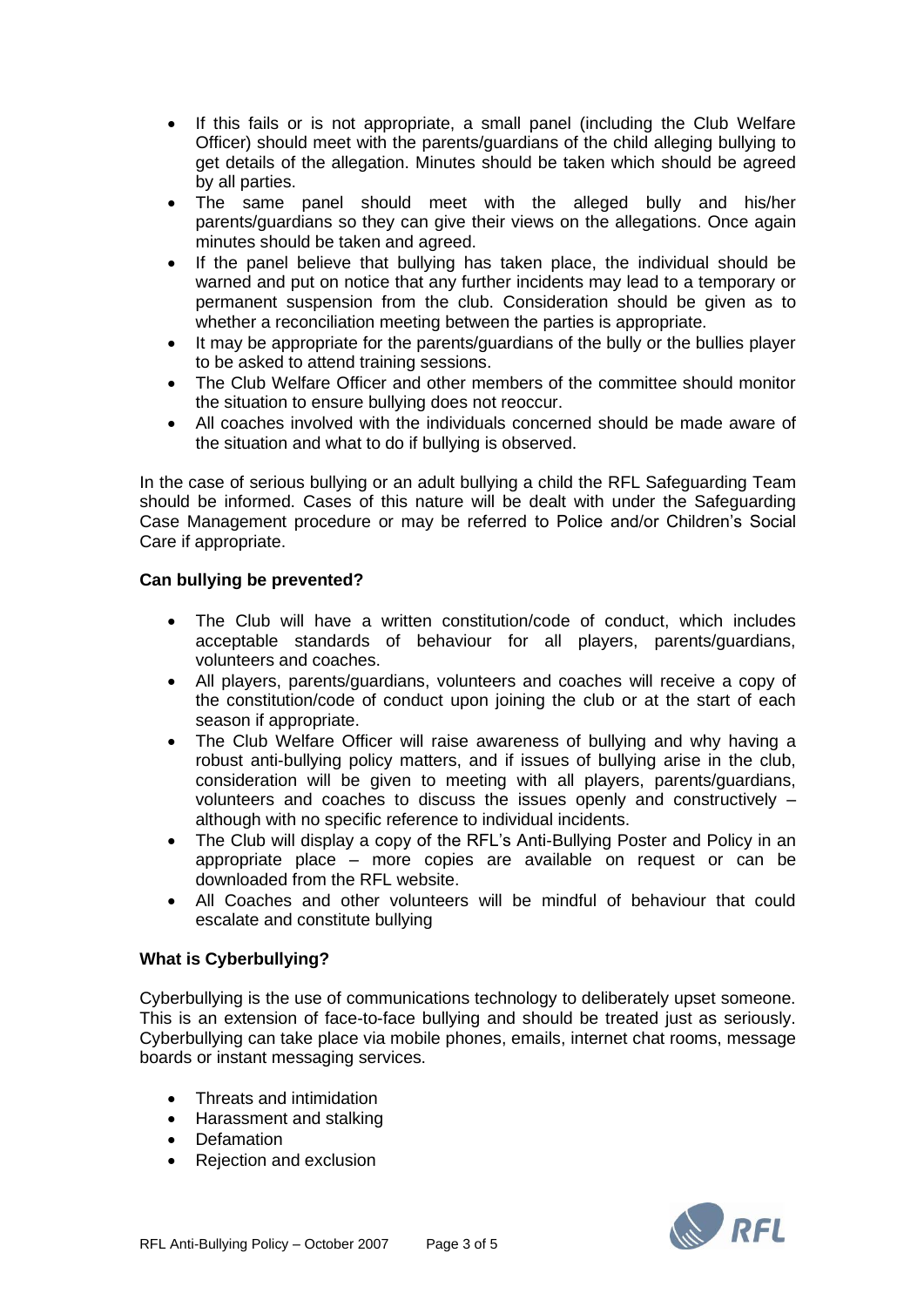- Identify theft, hacking into social media accounts and impersonation
- Publically posting or sending on personal information about another person
- Manipulation

## **Why is cyberbullying different?**

One of the biggest differences between cyberbullying and face-to-face bullying is that it can be hard to get away from. Young people could be bullied anywhere, anytime – even when they're at home.

- It can reach a vast audience in a matter of seconds
- It has the potential to draw in large numbers of people
- It takes 'repetition' to a different level, with hurtful comments and images being shared multiple times
- It has the potential to impact at any time of day or night
- It can offer a degree of anonymity to the perpetrator
- There are very few children that have not been impacted in some way, either as the perpetrator or the victim
- It's difficult to police and to punish
- There is often some form of evidence (e.g. screen shot, text message).

## **How can it be prevented?**

- Children's use of technology should be monitored to prevent inappropriate usage.
- Children should be made aware of the repercussions their actions may have  $$ what may be seen as joke at one end may not be received as one because the sender cannot see the impact of their message.
- 'Blocking' the bully or removing from 'buddy' lists so that the bully cannot send messages to the individual concerned.
- Advising the individual being bullies not to reply or retaliate.
- Advising children to set their profiles on social networks to 'Private' so only their approved friends have access.

## **What is racist bullying?**

Racist bullying is motivated by a prejudice against a particular race, nationality or religion. Racist bullying can be physical, emotional, verbal, physical or sexual.

Do not assume that Caucasian children cannot be the victims of racist bullying.

## **How can it be prevented?**

It should be made clear that racist bullying, like all forms of bullying, will not be tolerated.

The Club should make it clear that racist language will not be tolerated at any time in order to create an atmosphere where all players, parents/guardians, volunteers and coaches know that it is inappropriate and feel comfortable to report incidents.

All players should be educated regarding different nationalities, races, cultures and religions. Most prejudices are the result of ignorance.